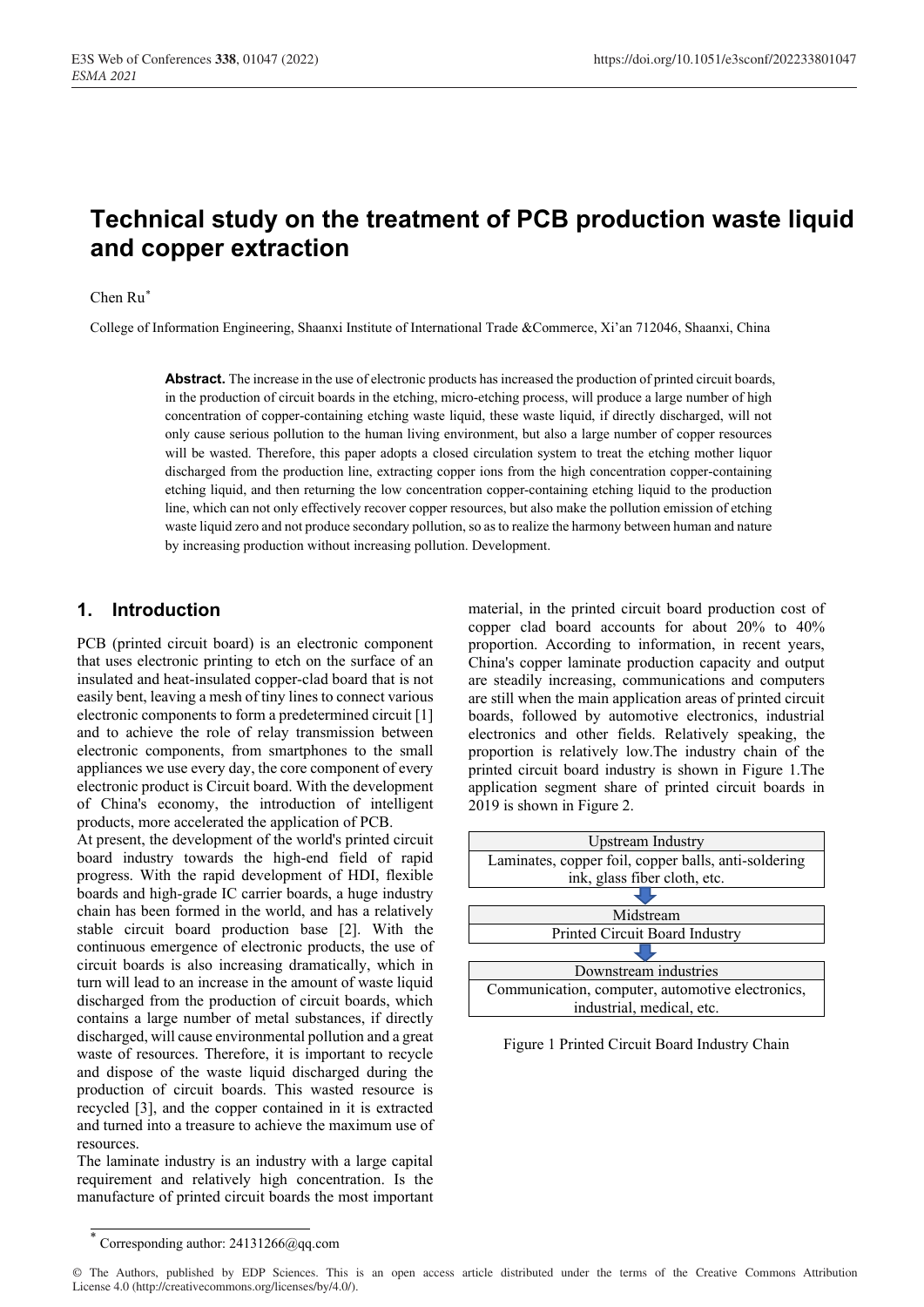

Figure 2 Printed Circuit Board Application Segment Share 2019

### **2. PCB production waste liquid and the source of heavy metals**

In the production of PCBs will produce a large number of waste streams, and these waste streams are mainly generated in the wet processing process, the quality of the waste streams are different, and the copper content is different.

| Wastewater<br>type                        | <b>Primary Sources</b>                                                                                                                                                                                 | Copper<br>content                  |
|-------------------------------------------|--------------------------------------------------------------------------------------------------------------------------------------------------------------------------------------------------------|------------------------------------|
| Abrasive<br>plate cleaning<br>brush water | Steel plate grinding and<br>brushing line; surface<br>treatment; ceramic<br>grinding plate line, etc.                                                                                                  | Copper-<br>containing<br>powder    |
| General<br>cleaning<br>water              | Inner and outer layer<br>pre-treatment line.<br>Inner and outer DES<br>lines; sinking copper<br>lines; solder resist<br>treatment lines; OSP<br>and floor cleaning, etc.                               | Contains<br>ionic<br>copper        |
| Organic<br>wastewater                     | Cleaning water for<br>DES line development,<br>de-filming, wet film<br>development, wet film<br>rinsing, etc.; browning<br>line; pre-treatment line<br>and solder resist<br>development;               | Contains<br>ionic<br>copper        |
| Wastewater<br>complexation                | Immersion<br>copper/plating/MCP<br>vertical plating line;<br>mainly chemical<br>immersion copper and<br>its cleaning water,<br>alkaline etching<br>cleaning water,<br>browning after water<br>washing; | Copper-<br>containing<br>complexes |
| Copper<br>plating<br>cleaning<br>water    | Cleaning water for<br>copper plating section                                                                                                                                                           | Contains<br>CuSO4                  |

**Table 1** Sources of wastewater and copper content

The analysis shows that different types of wastewater contain different copper elements, which should be recovered with corresponding technology and reused after treatment.

### **3. Treatment of waste liquid and extraction of copper**

In fact, the printed circuit board (PCB) uses a closed loop system for waste liquid treatment, and the etching master batch discharged from the production line is treated with this system to extract copper ions from the high concentration of copper-containing etchant, and then the low concentration of copper-containing etchant is returned to the production line. In the etching process of circuit boards, the concentration of copper ions in the etchant will continuously increase thus weakening the etching capacity. If you want to make the etchant achieve the best etching capacity, you must keep the copper ions, chloride ions and PH value in the etchant within a reasonable and stable range. To maintain the optimum concentration of various components in the etchant, it is necessary to continuously add sub-fluid to the etchant to replace the waste etchant that has lost its etching ability. Adding a small amount of supplement to the waste etchant that needs to be discharged to compensate for the part lost due to the etching process will allow the waste solution to be returned to the production line as a new sub-fluid, i.e., regenerated etchant. The etchant can be recycled, and the ammonia wash water can be recycled.

Firstly, starting from finding the factors affecting the copper content after waste liquid treatment, combined with the actual production of enterprises, according to the volume of mother liquor storage tank and the volume of electrolytic tank, a high and low level device is set in the mother liquor storage tank. If the volume of liquid in the mother liquor storage tank is less than the volume of electrolytic tank, the system detects that the mother liquor is insufficient and will stop automatically after the discharge of this mother liquor into the regeneration liquid storage tank after electrolysis, waiting for enterprises to discharge the mother liquor. If there is enough mother liquor in the mother liquor storage tank, the etching liquid after electrolysis will be discharged into the regeneration liquid tank after the electrolysis of the electrolytic tank is completed, and then the mother liquor to be electrolyzed in the mother liquor storage tank will be pumped into the electrolytic tank, and the pumping will be stopped automatically when the electrolytic tank is full, and the automatic electrolysis will start. The cycle continues. The anode plate used in the electrolysis tank is very important. In this project, graphite plate with good corrosion resistance, stable chemical properties, high temperature resistance, corrosion resistance and good electrical conductivity is used as the anode. The cathode uses inexpensive national standard 304 stainless steel plate (or copper plate of the same size), and copper is plated on the stainless steel plate after electrolysis, which can be torn off to form copper foil after a few days.The process of direct electrolysis regeneration cycle is shown in Figure 3.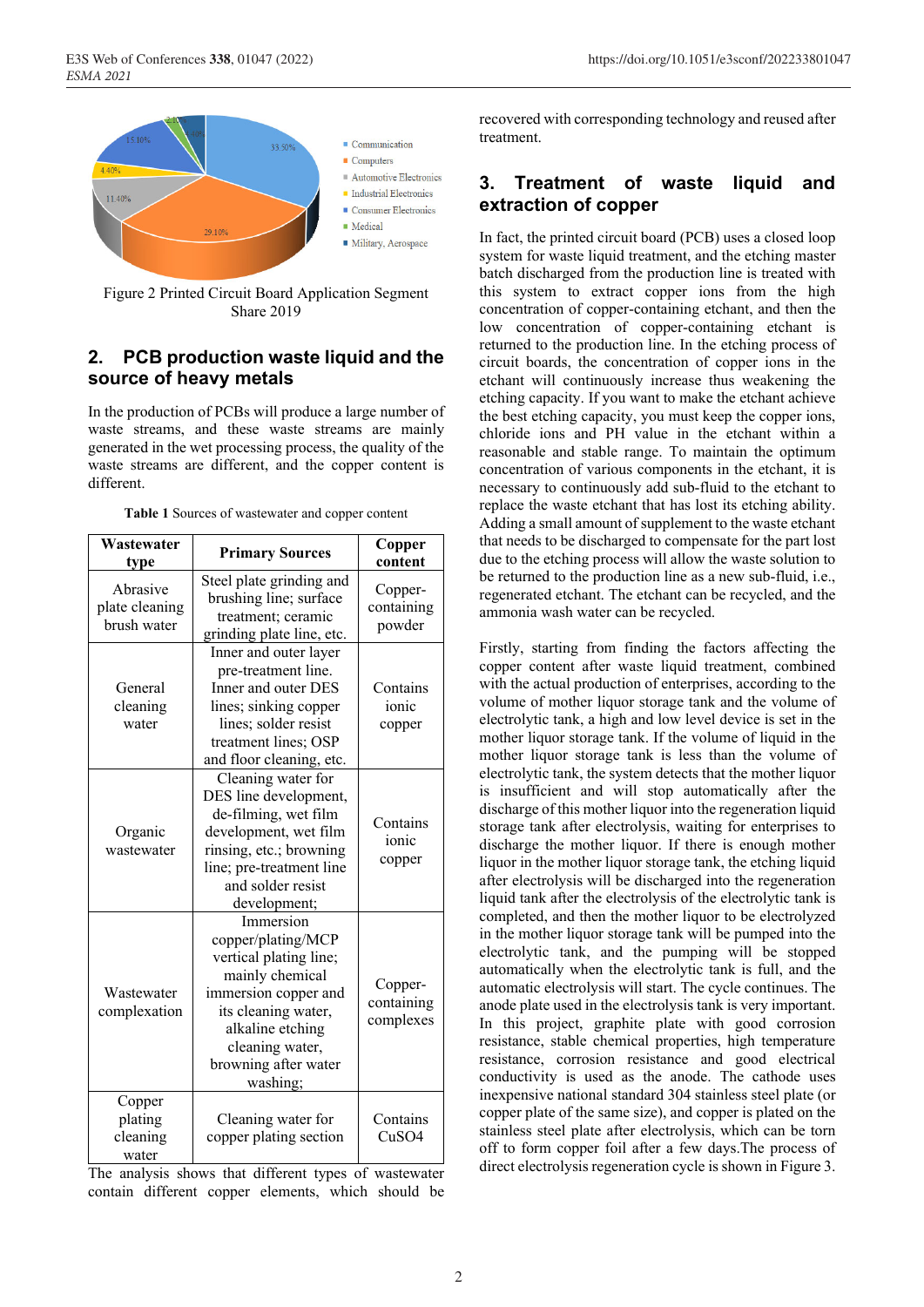

**Figure 3** Direct electrolytic regeneration cycle process The anode plate used in the electrolysis of the electrolyzer is crucial, and the graphite plate with stable chemical properties, good high temperature resistance, corrosion resistance and good electrical conductivity is used as the anode in the experiment. The cathode uses inexpensive national standard 304 stainless steel plate (or copper plate of the same size), high concentration of copper-containing waste solution after electrolysis will be copper plated on the stainless steel plate, copper can be torn off from the stainless steel plate after reaching a certain thickness to form a copper foil, as shown in Figure 4, the regenerative recycling of etching waste solution and copper extraction.



**Figure 4** Regenerative recycling of etching waste solution and copper extraction

The reduction of divalent copper ions in solution to copper through the gain and loss of electrons at the cathode, the specific chemical electronic formula is:

The reaction of the cathode is:

$$
Gu^{2+} + 2e \rightarrow Cu \quad Gu^{+} + e \rightarrow Cu
$$
  
The reaction of the anode is:

$$
2OH^- - 2e \rightarrow O_2 \uparrow + H_2 \uparrow
$$

Electrolysis tank: tank body, circulation tank, exhaust gas tower and cooling tower, the upper part of the tank body is provided with an exhaust gas tower, the tank body is connected to the circulation tank by a circulation pump and a pipe, the bottom of the tank body is provided with a pipe, the tank body includes a shell, a steel plate and a graphite plate, the cooling pipe is evenly distributed inside the circulation tank, the graphite plate and the steel plate are vertically located inside the tank body, and the graphite plate is connected to the anode of the electrolysis power supply, and the steel plate is connected to the cathode of the electrolysis power supply. The electrolytic power supply is located at the top of the tank, and the diagram of the electrolytic tank is shown in Figure 5 below.



Figure 5 Electrolytic tank

Where: 1-Tank, 2-Circulation tank, 3-Circulation pump, 4-Pipe, 5-Electrolyte, 6-Graphite plate, 7-Steel plate, 8- Valve, 9-Electrolyte concentration sensor, 10-Waste gas tower, 11-Cooling tower.

The upper part of the tank 1 is equipped with a waste gas tower, and the tank 1 is connected to the waste gas tower 10 through a pipe, and the bottom of the tank 1 is equipped with a pipe 4, and the tank 1 is connected to the circulation tank 2 through a circulation pump 3 and the pipe 4, using the circulation flow of electrolyte 5 in the electrolytic tank and the circulation tank, which can effectively improve the electrolysis capacity inside the tank 1 and increase the copper precipitation rate and copper grade. The electrolytic treatment tank 6 is also used to treat the discharged electrolyte 5, which flows into the electrolytic tank after treatment, so that the waste liquid can be recycled, and the density of electrolyte 5 is intelligently controlled by the electrolyte density sensor 9, which achieves an intelligent effect and at the same time reduces costs and increases resource utilization.

The electrolytic tank and circulation tank are used to keep the circulation flow of electrolyte inside the tank, which can effectively improve the electrolytic capacity inside the tank and increase the copper precipitation rate and copper grade, while the electrolytic treatment tank is used to treat the discharged electrolyte, which flows into the circulation tank after treatment, so that the waste liquid can be recycled. To avoid the vaporization of electrolyte, a sealed shell is used to ensure that the air is not polluted and to protect the environment. The graphite plate is used as the anode, which is not easily consumed, and the purity of the copper electrolyzed is very high, basically reaching 99.95% or more.

#### Conclusion

In summary, this paper conducts an in-depth study on the treatment of circuit board production waste liquid and copper recovery technology, first analyzing which water quality contains copper in the wastewater discharged from the production line, and then using a closed loop system to treat the etching master batch discharged from the production line using this system, extracting copper ions from the high concentration of copper-containing etchant, and then returning the low concentration of coppercontaining etchant to the production line for recycling. The low concentration copper etchant is then returned to the production line for recycling. This method avoids the pollution to the environment and human beings caused by the waste liquid discharge, and also achieves the maximum utilization of resources.